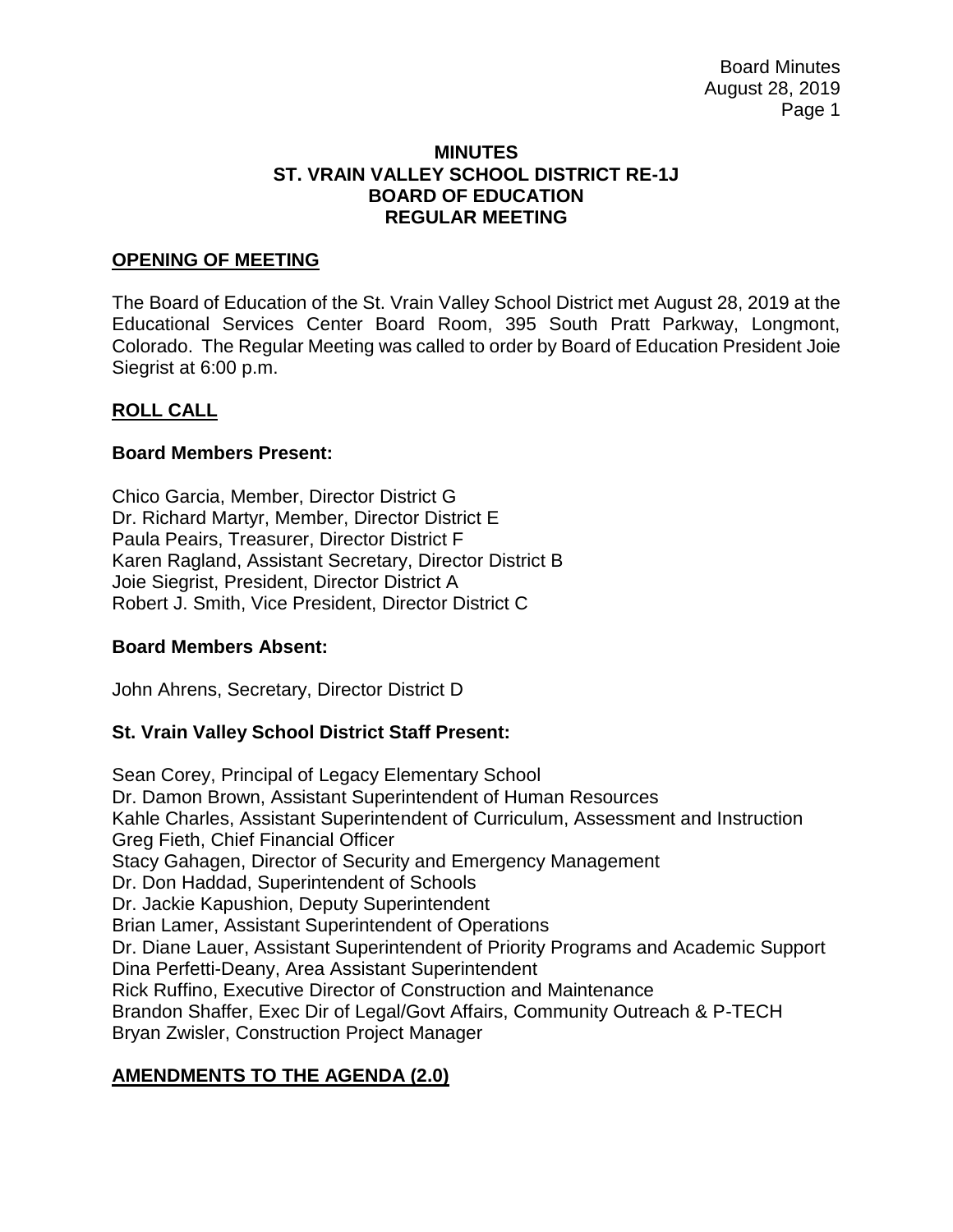Agenda was accepted as presented.

# **AUDIENCE PARTICIPATION (3.0)**

None

# **VISITORS (4.0)**

Dr. Damon Brown introduced Jennifer Byxbe as the new Dean of Students for Legacy Elementary School. Jennifer thanked Board members, Dr. Haddad, Dr. Kapushion, Sean Corey, and Kate Slick for the opportunity. She introduced and thanked her husband for his encouragement and introduced their daughter.

Jim Berthold, Retired District Bus Dispatcher – did not address the Board. Steve Villarreal, President, St. Vrain Valley Education Association – did not address the Board.

# **REPORTS (5.0)**

### **2016 Bond Activity Update (5.1)**

Brian Lamer introduced Bryan Zwisler and Rick Ruffino. Brian then shared a PowerPoint that showed before and after pictures of a variety of construction projects that were completed during the summer. Bryan Zwisler gave an update on Bond projects yet to be finished. In the last 36 months, the District has opened three new schools and numerous additions, delivered 180 new classrooms, and spent or encumbered 83% of the 2016 Bond. Bryan Zwisler confirmed that the design and planning process has already begun for the Lyons M/S auditorium project.

Board members thanked Brian and his team for the quality of his team's work, for the short period of time it took for the projects to be completed, and for fulfilling the promises to our communities through the earmarked funding provided by the 2016 Bond that was passed by the community.

### **Early Literacy/Project Launch (5.2)**

Dr. Jackie Kapushion reported that in June of 2019 the District implemented a voluntary extended school year for 1,900 students in grades K-5 with a particular emphasis on students in first and second grade to strengthen their literacy skills. Project Launch demonstrated positive results for students and was only one of several early literacy strategies designed to strengthen early literacy skills of our elementary students. The other strategies, included in the report by Dina Perfetti-Deany and Dr. Diane Lauer, were the Dyslexia Incubator Project, Orton-Gillingham Professional Development, Fundations Professional Development, New Teacher Training, and the Year-Long Reading Academy.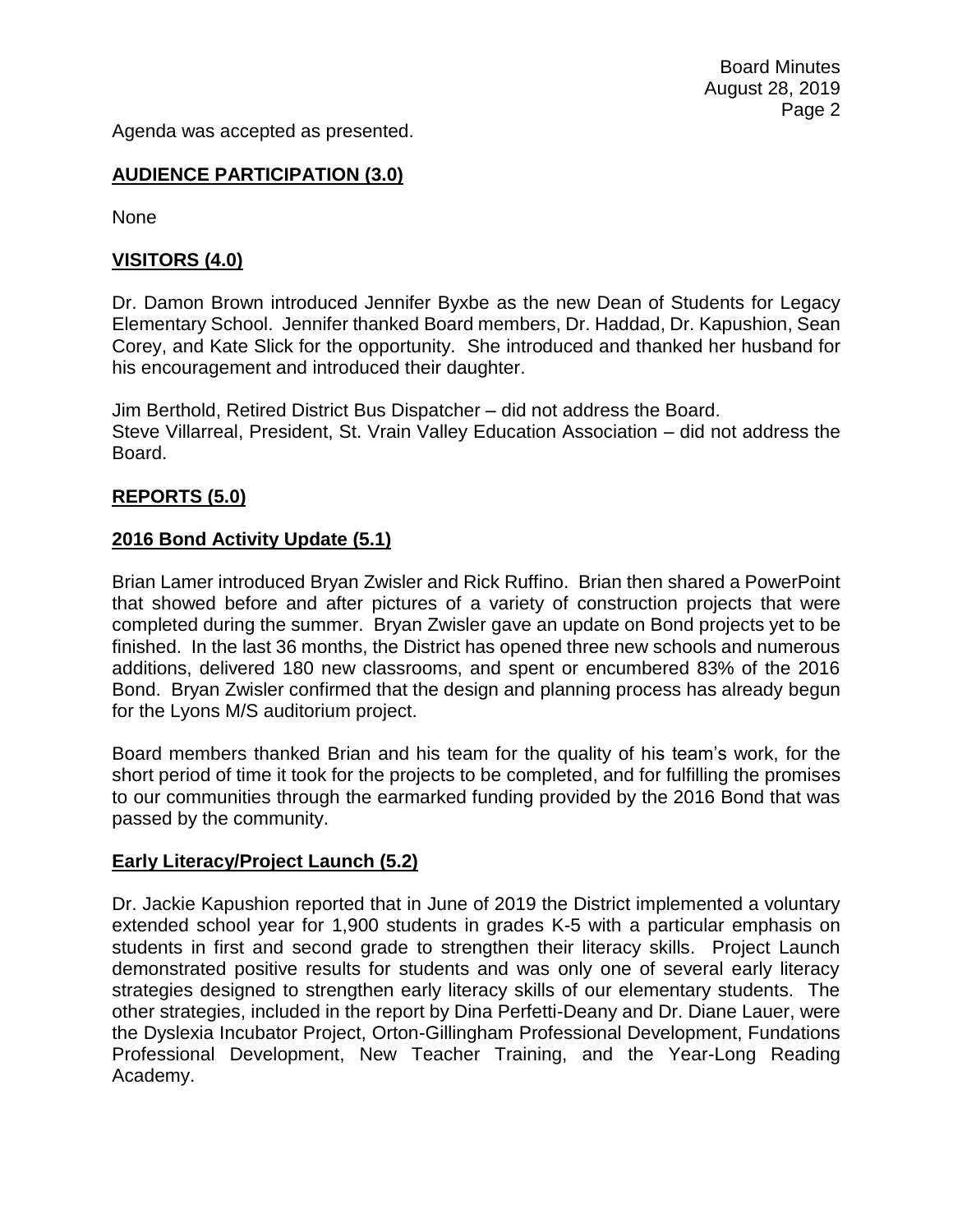Board Minutes August 28, 2019 Page 3

Board members were encouraged by the results of the detailed report, and were appreciative that the District had the financial resources to implement and sustain these initiatives.

# **CONSENT ITEMS (6.0)**

Karen Ragland moved to approve Consent Agenda Items 6.1 and 6.3. Chico Garcia seconded. Consent Agenda Item 6.2 was pulled for further discussion.

- 1. Approval: Second Reading, Adoption, Board Policy DJB Federal Procurement
- 2. Approval: Second Reading, Adoption, New Board Policies EGADA\* Intellectual Property (Students); EGADA\*-E-1 – Intellectual Property (SVVSD Waiver of Rights); EGADA\*-E-2 – Intellectual Property (Student Waiver of Rights); EGADAB\* – Intellectual Property (Employee & Mentor); EGADAB\*-E – Intellectual Property (Mentor Acknowledgement and Release
- 3. Approval: Approval of Recommendation to Hire Dean of Students for Legacy Elementary School

The motion carried by unanimous roll call vote: [John Ahrens, absent; Chico Garcia, yes; Dr. Richard Martyr, yes; Paula Peairs, yes; Karen Ragland, yes; Joie Siegrist, yes; Bob Smith, yes].

The new Intellectual Property Board policies were discussed further. Dr. Richard Martyr moved to approve those Board policies. Karen Ragland seconded.

The motion carried by unanimous roll call vote: [John Ahrens, absent; Chico Garcia, yes; Dr. Richard Martyr, yes; Paula Peairs, yes; Karen Ragland, yes; Joie Siegrist, yes; Bob Smith, yes].

### **ACTION ITEMS (7.0)**

# **Adoption of Resolutions for Delegate Assembly of the Colorado Association of School Boards (7.1)**

Chico Garcia moved that the Board of Education adopt resolutions to propose to the 2019 Fall Delegate Assembly of the Colorado Association of School Boards (CASB). Bob Smith seconded.

Brandon Shaffer reported that the Fall Delegate Assembly of CASB will meet on October 18-19, 2019 to adopt CASB's legislative priorities for the 2020 session of Colorado State General Assembly. The CASB resolutions passed by the Delegate Assembly become the foundation of CASB's advocacy efforts at the local, state, and federal levels.

District staff have drafted five resolutions aligned with the District's work on Safe2Tell; Grow-Your-Own-Teacher Program; High-Cost Special Education Trust Fund; Funding for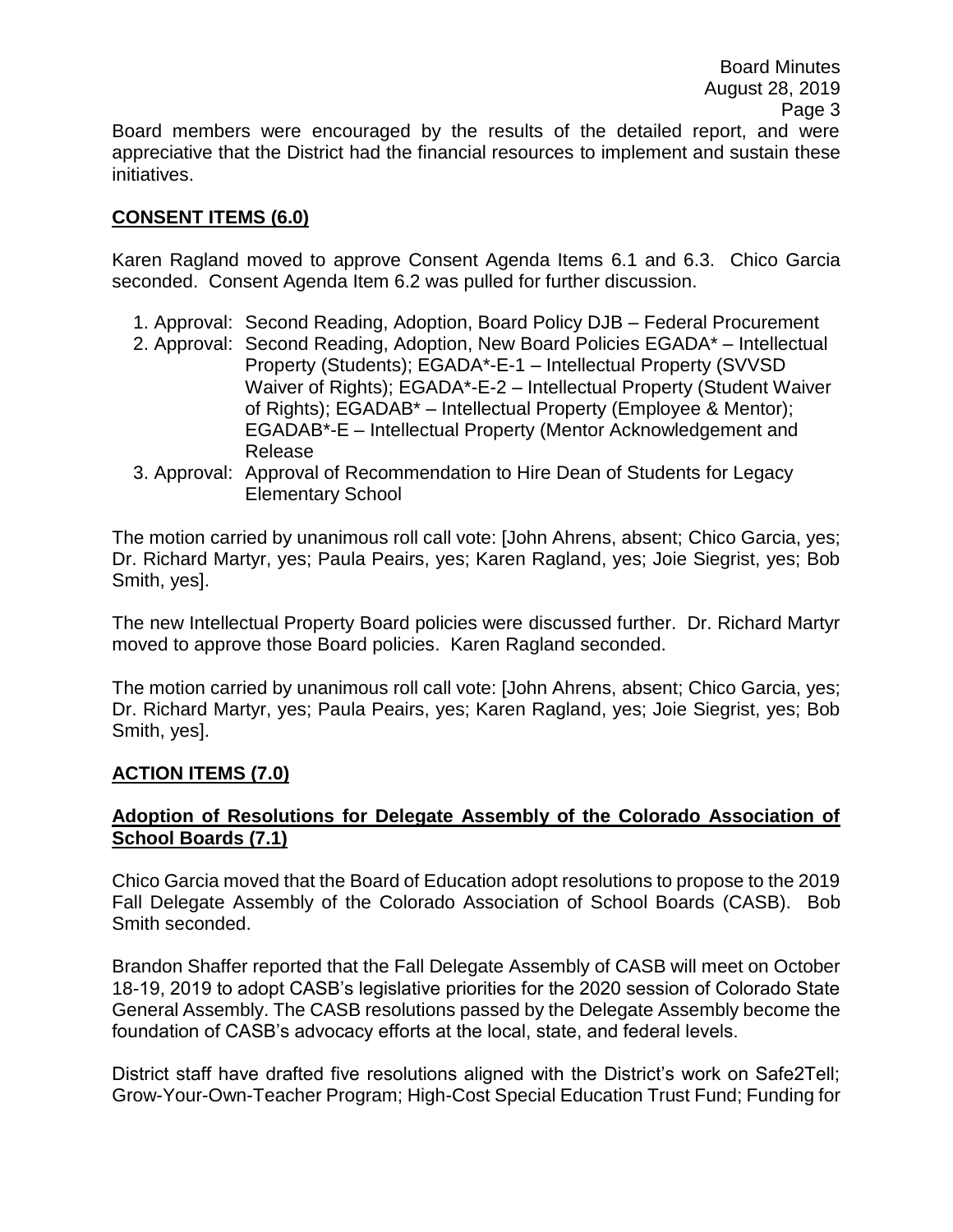Board Minutes August 28, 2019 Page 4

the Pathways in Technology Early College High School (P-TECH); and the School Finance Act. The adoption of some or all of these resolutions by the CASB Delegate Assembly would mobilize CASB on these issues and provide better support for students in our District and throughout Colorado. The deadline for resolutions to be submitted is August 30, 2019.

Board members appreciated Brandon Shaffer's creation of these resolutions, on behalf of our District, for CASB.

The motion carried by unanimous acclamation: [John Ahrens, absent; Chico Garcia, yes; Dr. Richard Martyr, yes; Paula Peairs, yes; Karen Ragland, yes; Joie Siegrist, yes; Bob Smith, yes].

#### **Election of Board Vice President (7.2)**

Bob Smith announced that he would step down from the officer position of Vice President. He was honored to have served the District for the last 12 years, and recommended Paula Peairs to succeed him. Board members thanked him for his service to the District.

Dr. Richard Martyr nominated Paula Peairs for Vice President and Karen Ragland seconded. A vote by secret ballot was taken by the Board members, and Paula Peairs was elected Vice President of the Board. She accepted the responsibilities of this position.

### **Appointment of Treasurer of the Board (7.3)**

Paula Peairs moved that the Board of Education nominate Karen Ragland as Treasurer of the Board. The Treasurer position was vacated when Paula became Vice President. Bob Smith seconded.

Karen accepted the responsibilities of the Treasurer position.

The motion carried by unanimous roll call vote: [John Ahrens, absent; Chico Garcia, yes; Dr. Richard Martyr, yes; Paula Peairs, yes; Karen Ragland, yes; Joie Siegrist, yes; Bob Smith, yes].

### **Appointment of Assistant Secretary of the Board (7.3)**

Joie Siegrist moved that the Board of Education nominate Karen Ragland as Assistant Secretary and Treasurer of the Board. The Assistant Secretary position would have been vacated when she became Treasurer. Paula Peairs seconded.

Karen accepted the responsibilities of both the Assistant Secretary and the Treasurer positions.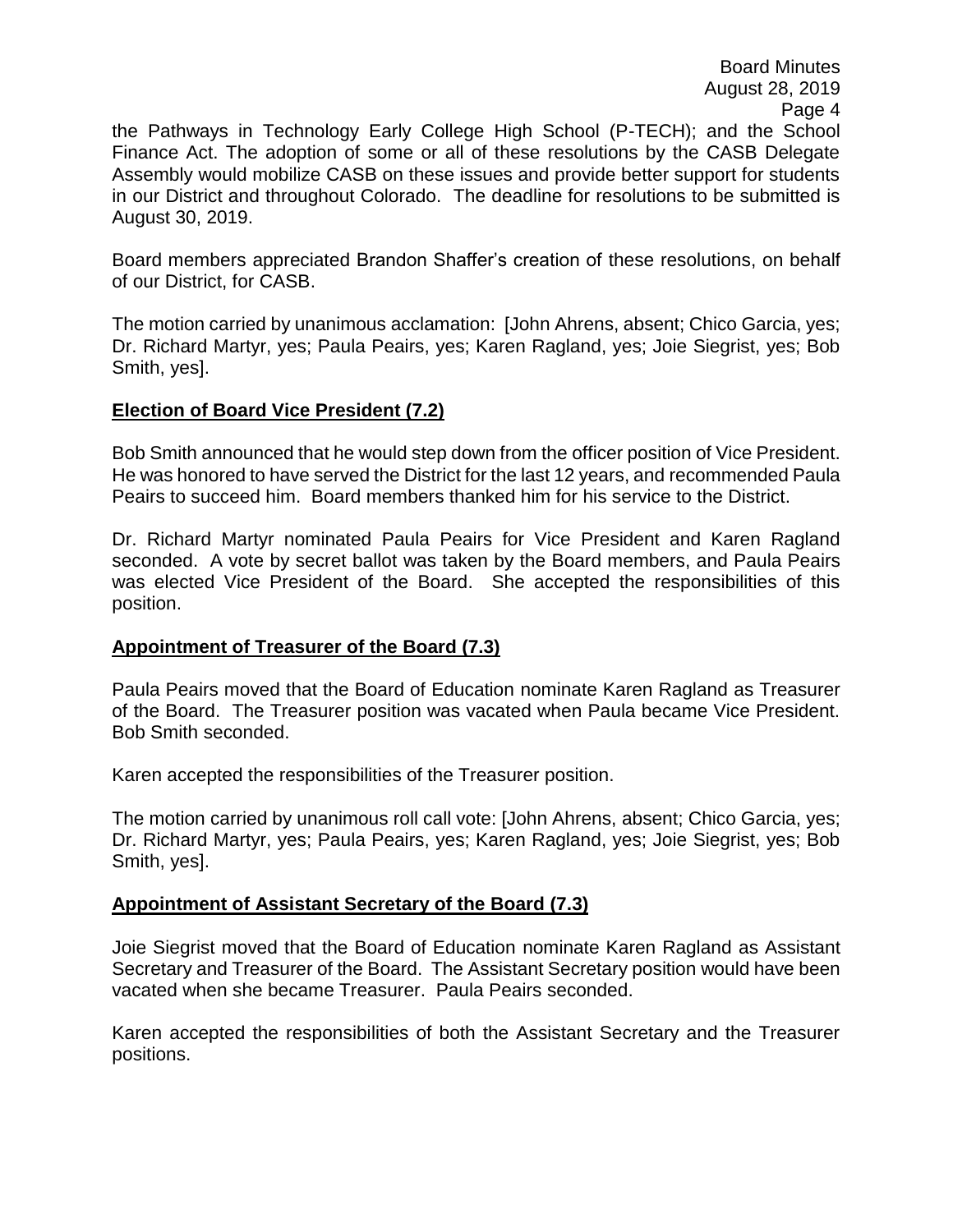The motion carried by unanimous roll call vote: [John Ahrens, absent; Chico Garcia, yes; Dr. Richard Martyr, yes; Paula Peairs, yes; Karen Ragland, yes; Joie Siegrist, yes; Bob Smith, yes].

# **DISCUSSION ITEMS (8.0)**

# **Board Reports (8.1)**

Chico Garcia –

Meetings Attended/Comments:

• Thanked and congratulated all staff for kicking off another successful school year.

Dr. Richard Martyr –

Meetings Attended/Comments:

- Appreciated the tremendous amount of work it took staff to ensure the entire District was unified, equipped, and inspired by SVVSD's mission.
- Appreciated Dr. Haddad's inspirational staff meetings at the beginning of the school year, reminding staff of the impact they have on students, and for modeling the standard of excellence Dr. Haddad expects for himself and from the staff.

Paula Peairs –

Meetings Attended/Comments:

- Thanked everyone for contributing to the successful new school year.
- Attended the Stvrainnovation Future-Ready Innovation Lab Launch it was great to see the community gather and to feature the Lab as another example of excellence in the District.
- Attended Longmont Area Chamber of Commerce Unity in the Community event in downtown Longmont.
- Attended the Hand to Heart/A Woman's Work Dinner another example of the comprehensive partnerships in the District.
- Thanked Brian Lamer and Dr. Haddad for coming to Mead to update the community on the construction of Mead Elementary School.

### Joie Siegrist –

Meetings Attended/Comments:

- Congratulated all staff on the successful start to the new school year.
- Announced that the first of eight Superintendent's Community Meetings will be held on September 10, 2019, at 5:30 p.m., at Silver Creek High School.

### Bob Smith –

Meetings Attended/Comments:

- August Study Session good discussion and appreciated staff involvement.
- Appreciated Dr. Haddad's leadership.
- Shared his views on the future of healthcare.